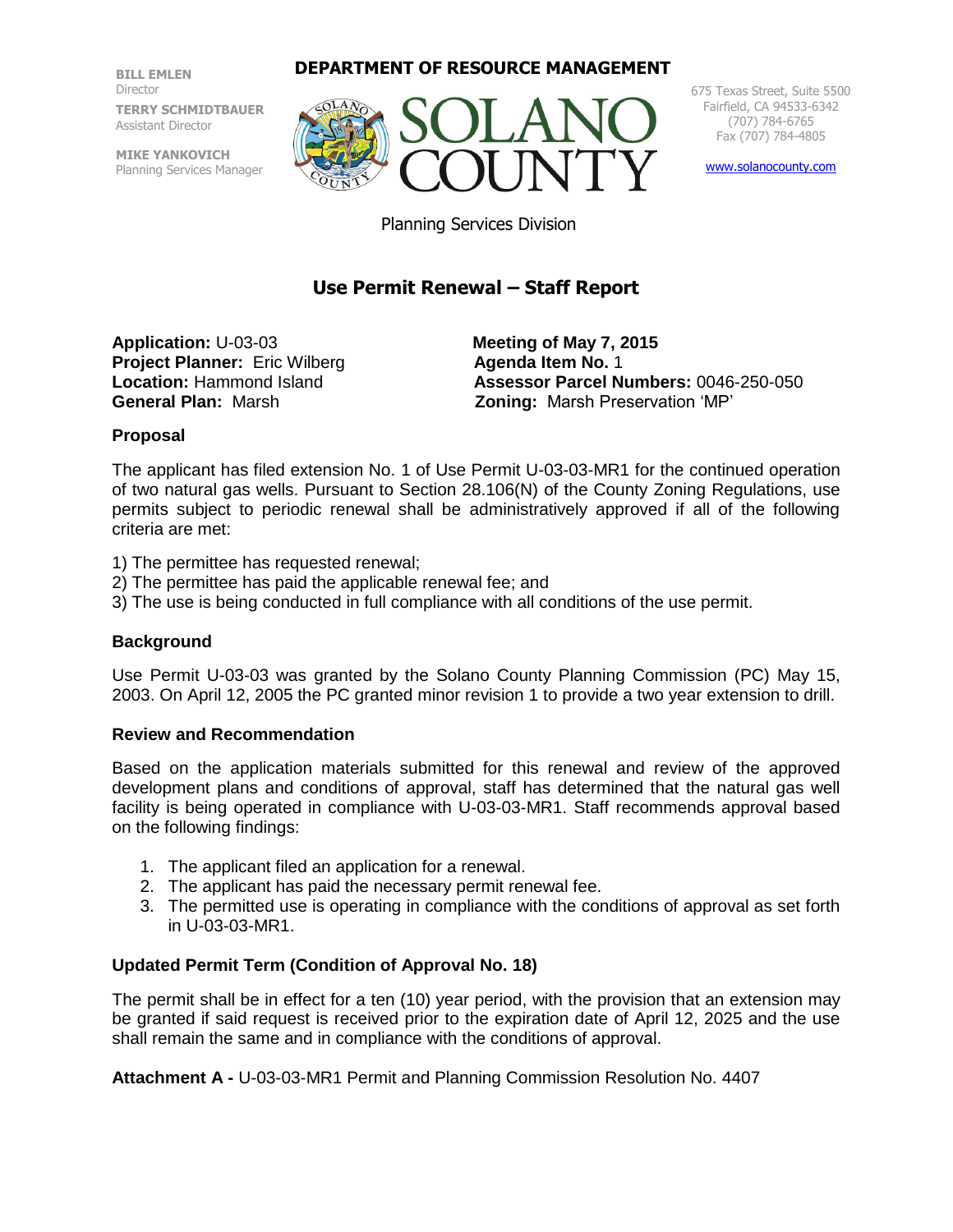

**Department Of Resource Management** 675 Texas Street, Suite 5500 Fairfield,  $CA \bullet 94533$ **Planning Division**  $(707) 784 - 6765$ 

# LANDIUSE PERMITINOAU 103-03 (Minor Revision No. 1)

### OXY RESOURCES CALIFORNIA LLC

#### (permittee)

For a two year extension to drill a natural gas well on Hammond Island south of, and next to Grizzly Island Road. The project is located in an "M-P" Marsh Preservation Zoning District 7 miles southeast of the City of Suisun, APN: 0046-250-050.

(Land use, location and zone district)

In addition to the zoning regulations, the building laws and other ordinances, the conditions of granting this permit, if any, are attached.

Granting or conditional granting of this permit does not release the permittee from complying with all other county, state or federal laws. Failure to comply with all the aforementioned provisions and conditions will be cause for the revocation of this Permit by the County Planning Commission.

Failure, neglect or refusal to exercise this Permit within a period of one (1) year from the date of granting thereof, shall automatically cause the same to become and remain null and void.

Date Granted April 12, 2005

# **SOLANO COUNTY PLANNING COMMISSION**

**Issued by:** 

Date

Birgitta Corsello, Director/Secretary

April 26, 2005 3421 ANNINGVIL-I Lisa Permisi20031LL03-03 (Oxy Resources California)W-03-03 MR 1 (Oxy Resources California)W-03-03 mr1 (Oxy) pc p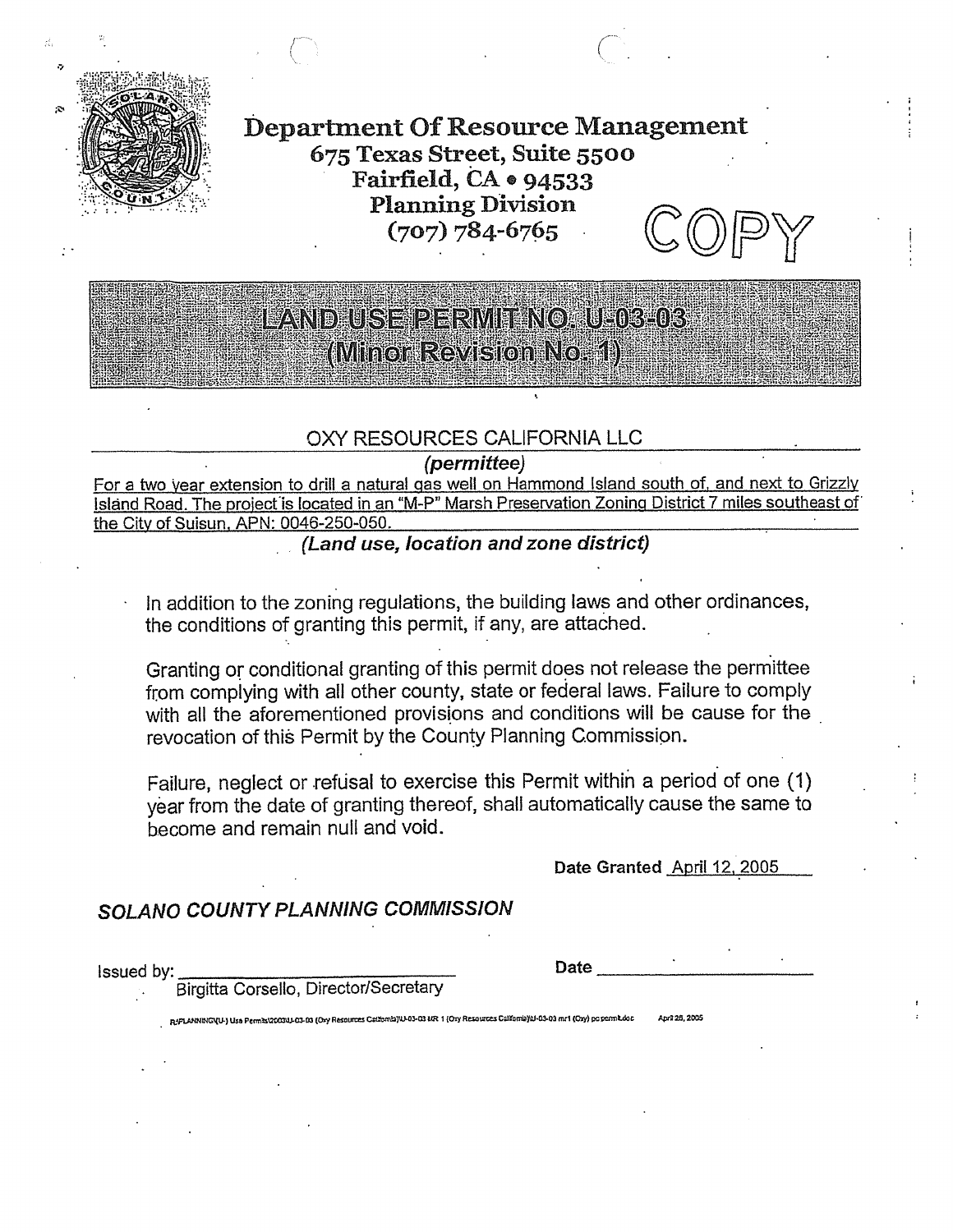Sent to Suist Resource Cons Dist 4/26/05 **BCDC** 

### SOLANO COUNTY PLANNING COMMISSION **RESOLUTION NO. 4407**

WHEREAS, the Solano County Planning Commission has considered Minor Revision No. 1 to Use Permit No. U-03-03 of Oxy Resources California LLC for a two year extension to drill a natural gas well on Hammond Island south of, and next to Grizzly Island Road. The project is located in an "M-P" Marsh Preservation Zoning District 7 miles southeast of the City of Suisun, APN: 0046-250-050, and

WHEREAS, said Commission has reviewed the report of the Department of Resource Management and heard testimony relative to the subject application at the duly noticed public hearing held on April 12, 2005, and

WHEREAS, after due consideration, the said Planning Commission has made the following findings in regard to said proposal:

The establishment, maintenance or operation of the proposed use is in conformity with the  $\mathbf{1}$ . County General Plan with regard to traffic circulation, population densities and distribution and other aspects of the General Plan:

Both the drilling phase and the production phase are consistent with the intent of the Marsh designation of the Solano County General Plan which allows uses that do not adversely impact the sensitive habitat of the Suisun Marsh (Marsh and Wetland Habitat, pgs. 40-44). This project is also consistent with Ch. VIII Public Facilities which permits new natural gas transmission lines as long as they minimize destruction of natural vegetation and agricultural activities (Gas Utilities, pg.115).

 $2.$ Adequate utilities, access roads, drainage and other necessary facilities have been or are being provided.

Natural gas drilling rigs produce their own electrical power. There is existing access to the site. A revised marsh development permit from BCDC will be required for the project. Potable water and temporary chemical toilets will be brought to the project site for use during the temporary drilling phase.

 $3.$ The subject use will not, under the circumstances of this particular case, constitute a nuisance or be detrimental to the health, safety, peace, morals, comfort or general welfare of persons residing or working in or passing through the neighborhood of such proposed use or be detrimental or injurious to property and improvements in the neighborhood or to the general welfare of the County.

The project has been reviewed and processed in accordance with the California Environmental Quality Act (CEQA) and the County EIR Guidelines. A Negative Declaration with mitigation measures was prepared and made available for public review. The Planning Commission considered and adopted the Negative Declaration on May 15, 2003.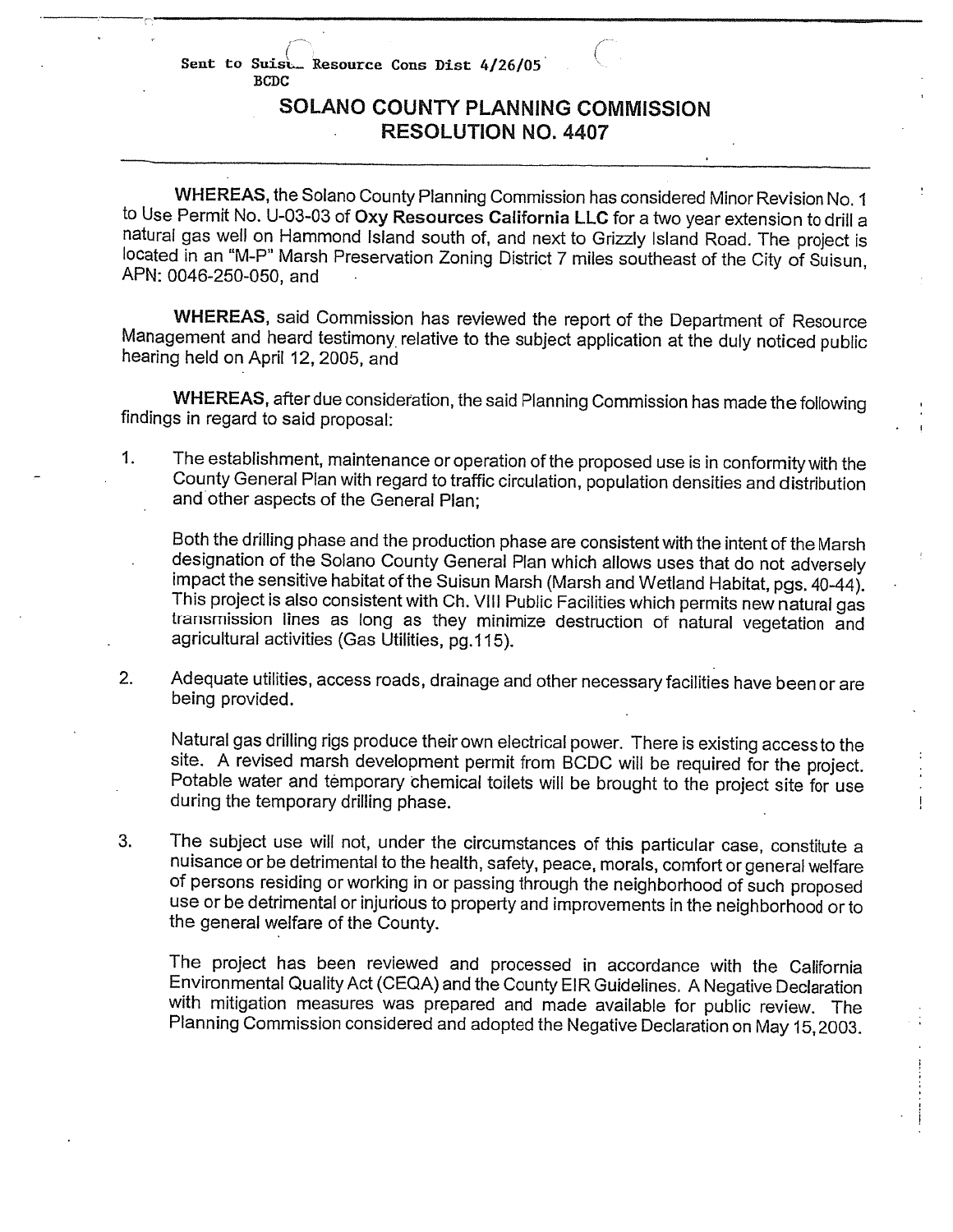The revisions requested by the project are not significant, and a revised Negative Declaration is not required.

#### **SUGGESTED FINDINGS**

- 4. Said Planning Commission heard testimony relative to the subject application at a duly noticed public hearing.
- 5. The proposed project is located within the Primary Management Area of the Suisun Marsh and requires a Marsh Development Permit from the San Francisco Bay Conservation and Development Commission.

BE IT, THEREFORE, RESOLVED, that the Planning Commission of the County of Solano does adopt the mandatory and suggested findings, and approve Minor Revision No. 1 to Use Permit No. U-03-03 subject to the following recommended conditions of approval.

- The above use shall be established in accord with the plans and information submitted with 1. Use Permit Application No. U-03-03 and approved by the Solano County Planning Commission.
- 2. The permittee shall take all necessary measures to prevent dust, noise, light, glare, odor and other objectionable elements from adversely affecting the surrounding area beyond acceptable limits.
- $3.$ Drilling operations will conform to the regulations of the California Division of Oil and Gas designed to prevent damage to natural resources.
- $4.$ After drilling is complete, all drilling muds, tail wastes, wastewater and other fluids will be removed from the site and disposed of in a manner that does not adversely affect other areas.
- 5. Measures will be taken to prevent significant pollution of groundwater, surface water or watercourses.
- Derricks shall be removed when wells are brought into production. 6.
- If the well is abandoned, it shall be sealed in accordance with Division of Oil and Gas  $7.$ requiations, and the drilling or new production facilities shall be removed.
- All buildings, tanks, or other facilities related to drilling or natural gas production shall be 8. removed when the site is no longer being utilized for gas production.
- Any change of use or intensification of use will require permit revision and further 9. environmental review. Any deviation from the project description or requirements of the Planning Commission will subject the use permit to review and possible revocation.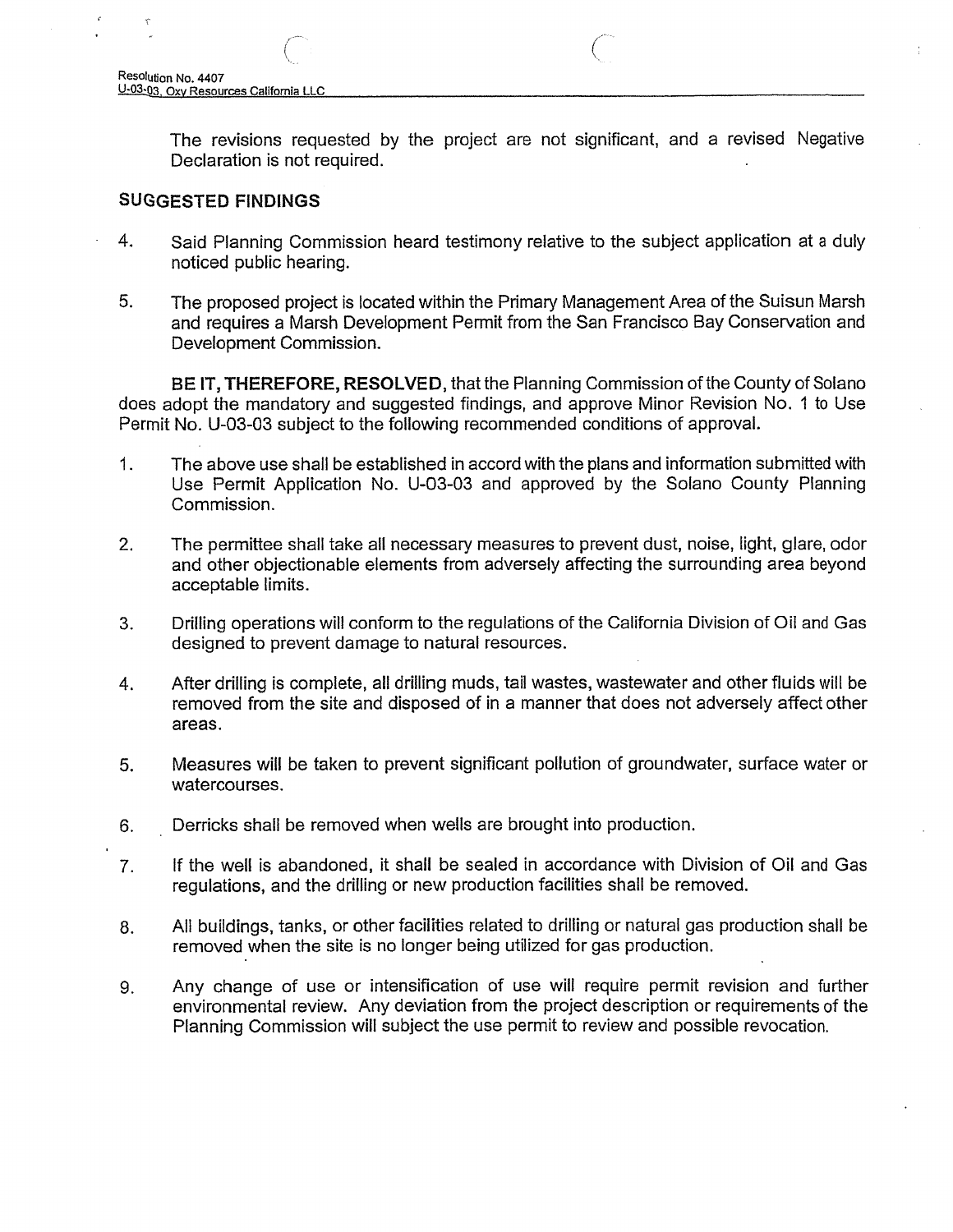- $10.$ All requirements of the Solano County Environmental Health Services Division shall be met including:
	- The permittee shall contract with a licensed sanitation company to provide and a. maintain a portable chemical toilet on-site for the duration of construction.
	- If hazardous materials are stored or produced on-site, then a Hazardous Materials b. Management Plan shall be submitted by the permittee and approved by this division.
- All vehicles traveling to and from the job site must be equipped with spark arrestors. 11.
- $12.$ All production facilities shall be painted camouflage or an earthen tone to blend in with the environment and to prevent glare.

Verification: The permittee shall submit a photograph showing that this requirement has been met.

To reduce any potential for impacts to less than significant levels, the following  $13.$ conditions/mitigation measures shall be implemented:

Sediment barrier fencing shall be erected around the project site at the marsh a. boundary (i.e., along the margins of the wellpad) prior to commencement of project activities to ensure that project-related materials do not enter marsh habitat and to restrict human access to the marsh. Project area boundaries shall be clearly delineated by stakes, flagging and/or rope or cord to minimize inadvertent degradation or loss of adjacent wildlife habitats during construction. Project related vehicles shall be restricted to approved travel paths/roads and the well pad site.

Any night lighting required for drilling operations, shall be directional lighting that b. directs the light downward and inward toward the project site.

The ORCA project representative shall establish traffic restraints and erect signs to C. restrict construction-related traffic to approved access roads, construction areas, storage areas, staging and parking areas. Off-road traffic outside of designated project areas shall be prohibited. Project related vehicles shall observe a 20 mph speed limit in all project areas except on County roads and State and Federal highways. Upon termination of the drilling phase, all traffic signs shall be removed.

All food-related trash items such as wrappers, cans, bottles, and food scraps d. generated both during construction and subsequent operation shall be disposed of in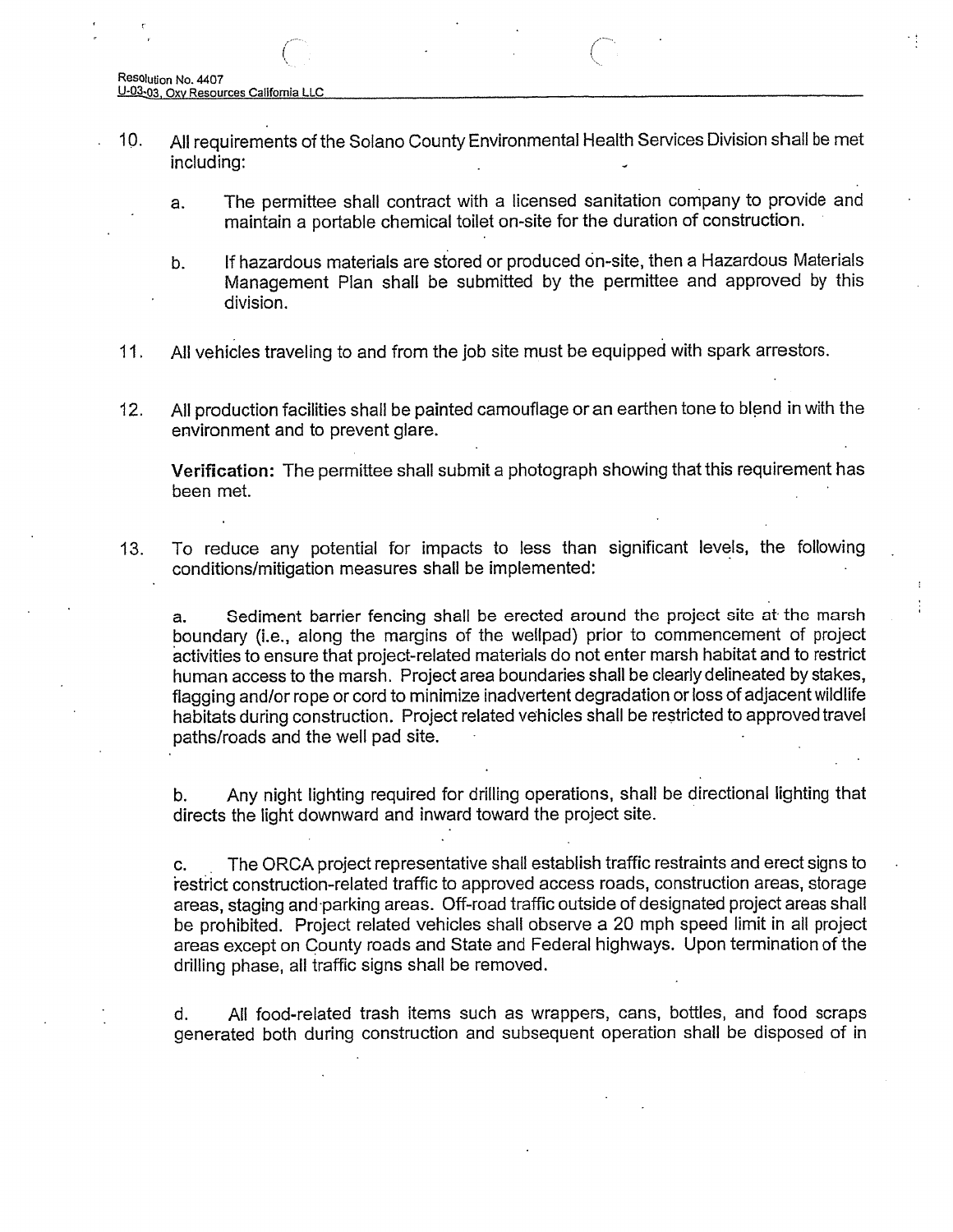closed containers only and regularly removed from the site. Food items may attract animals onto a project site, consequently exposing such animals to increased risk of injury or mortality. No deliberate feeding of wildlife is allowed.

All construction pipes, culverts, or similar structures that are stored at a construction e. site overnight shall be thoroughly inspected for trapped animals before the subject pipe is buried, capped, or otherwise used or moved. Pipes laid in trenches overnight shall be capped. If during construction an animal is discovered inside a pipe, that section of pipe shall not be capped or buried until the animal has escaped.

Hazardous materials, fuels, lubricants or solvents that may accidentally spill during f. well drilling activities shall be cleaned up and disposed of according to applicable federal, state, and local regulations.

To prevent harassment, mortality, or destruction of sensitive species and/or their g. habitat by domestic dogs and cats, no pets shall be permitted on-site.

h. If the gas well is unsuccessful it shall be plugged and abandoned in accordance with the California Division of Oil and Gas regulations and all drilling facilities shall be removed. At such time that the well no longer produces natural gas and the well is abandoned, all production equipment authorized by this use permit shall be removed from the site within 60 days of the date of abandonment and the project area will be returned to natural grade for ongoing CDFG use.

i. Prior to issuance of the use permit, the permittee shall designate an environmental specialist to serve as an environmental monitor during the site preparation, drilling, and construction phases of the proposed project. The monitor shall be on-site 24 hours a day to ensure that all mitigation measures are adhered to. The name and contact information of the monitor shall be submitted to this Department. If, at any time, the permittee fails to adhere to the mitigation measures, the Department of Resource Management shall be contacted immediately. The monitor shall be approved by the Department of Resource Management.

On-site water tanks shall accommodate the largest volume of water possible to j. reduce the number of trips required to remove water from the site.

. k. Project activities, including, site preparation, drilling and establishment of production equipment, are restricted to the period of April 15<sup>th</sup> through October 1<sup>st</sup> of 2005 and 2006.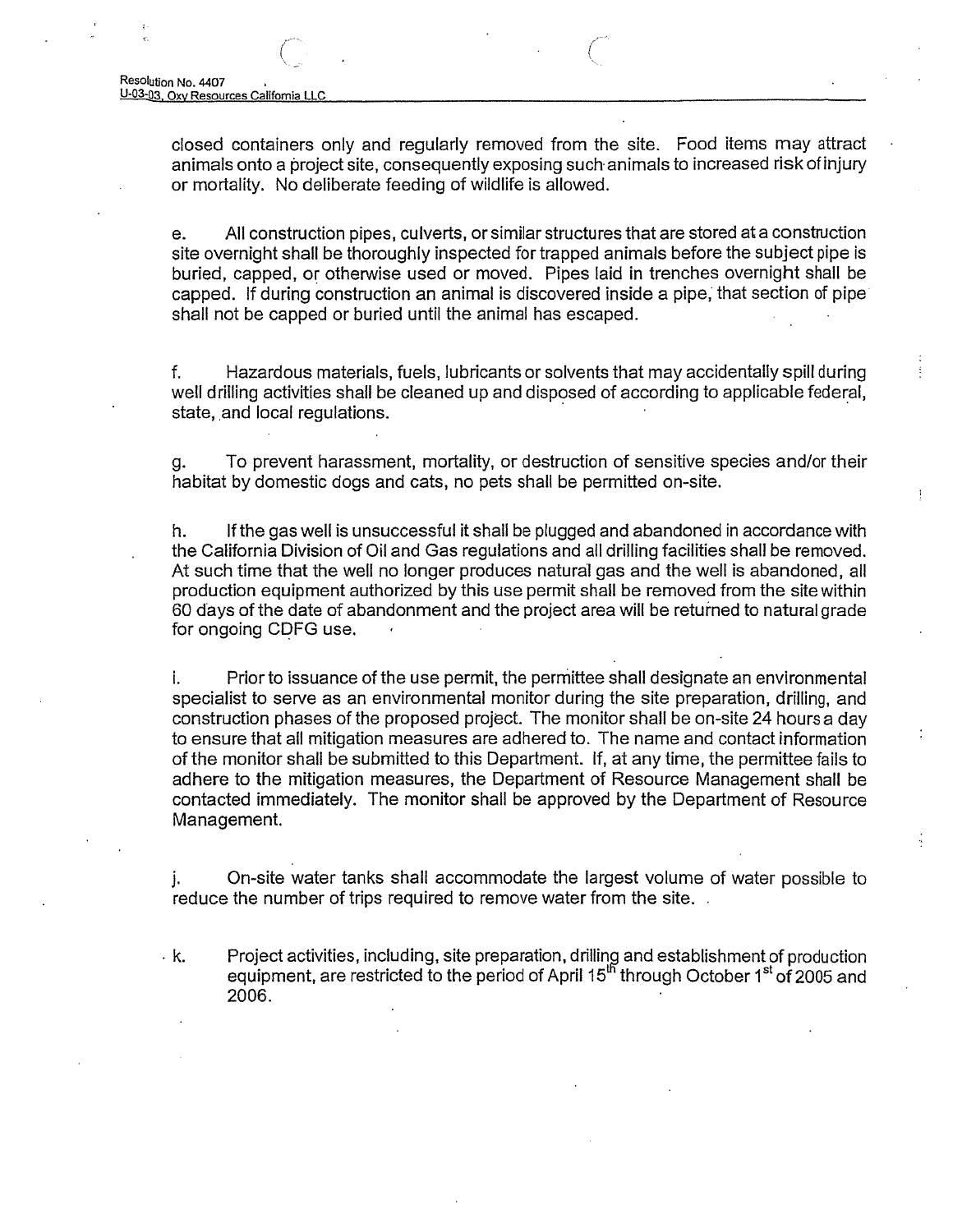Verification: The permittee shall submit photographs of the production facility showing that 13.a, b, & c, are being adhered to. The permittee shall submit written verification from an environmental specialist stating that measures 13.d, e, f, & g are being met.

At no time during the life of the well shall the production facility emit a noise level in excess  $14.$ of 60 dBA as measured 100 feet from a compressor. A noise analysis shall be conducted at the future request of Environmental Management to confirm that the project continues to meet this requirement.

Verification: A noise analysis shall be submitted within 30 days of a compressor being installed, to ensure this requirement is adhered to.

The permittee shall provide the Division of Public Works with security for road damages in 15. the form of a bond to ensure against damage to public roads.

Verification: The Planning Division will withhold issuance of the use permit until the bond has been filed with the Public Works Division.

- Should the proposed gas gathering pipeline necessitate construction within the Grizzly 16. Island Road right-of-way, the permittee shall acquire appropriate encroachment permits from the Transportation Department.
- The permittee shall repair and/or maintain private roads to a level equal to or better than  $17.$ the condition of the roads prior to project initiation.
- The permit shall be in effect for a ten (10) year period, with the provision that an extension  $18.$ may be granted if said reguest is received prior to the expiration date of April 12, 2015, and the use shall remain the same and in compliance with the conditions of approval.

I hereby certify that the foregoing resolution was adopted at the regular meeting of the Solano County Planning Commission on April 12, 2005 by the following vote:

AYES: NOES: **ABSTAIN: ABSENT:** 

Commissioners Commissioners Commissioners Commissioners

**Birgitta** orsello, Secretary RAPLANNINGULI-) Use Permits\2003\U-03-03 (Oxy Resources California)\U-03-03 MR 1 (Oxy Resources California)\U-03-03 mr1 (Oxy) pc resolution.docApril 5, 2005